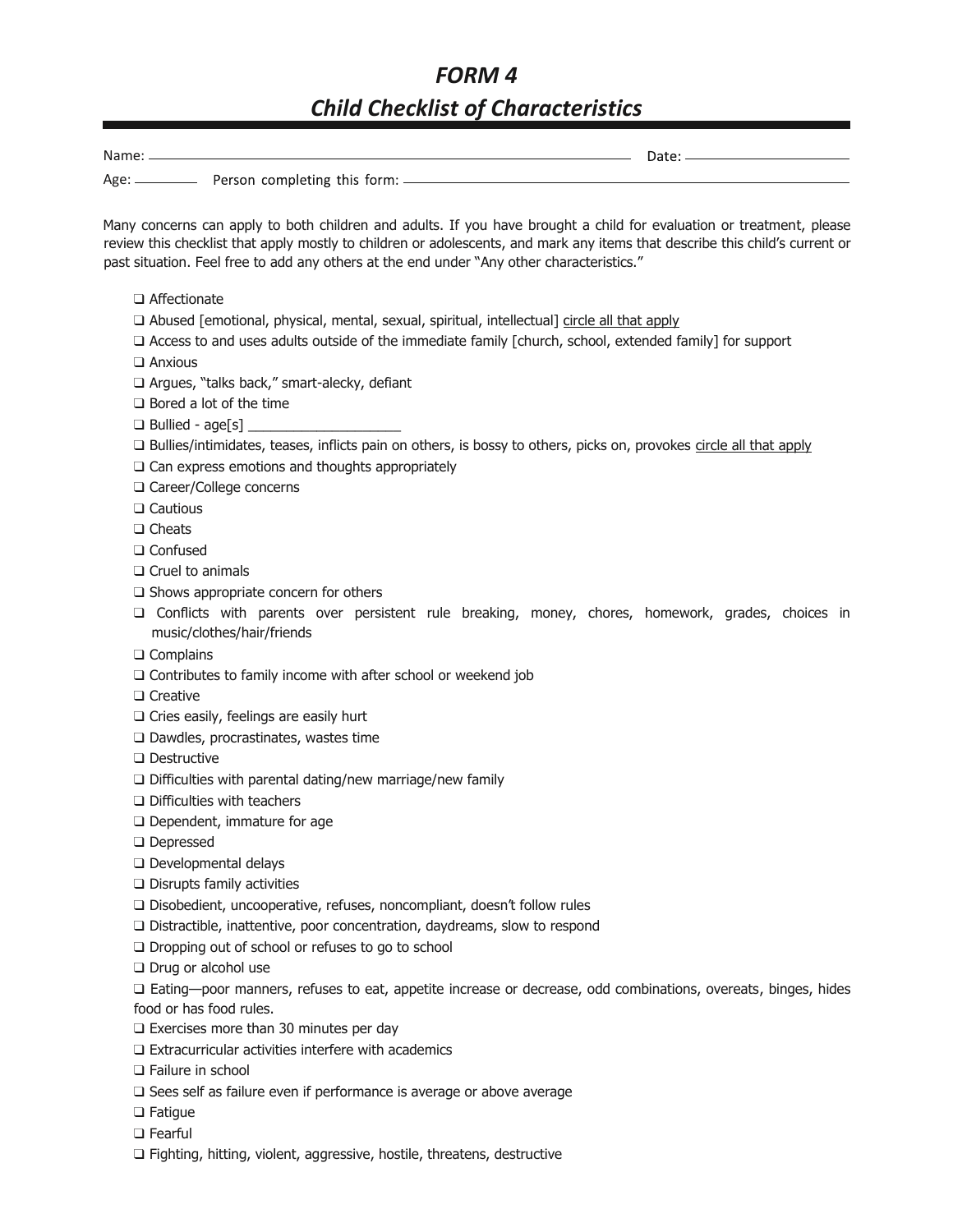□ Financial stability or stress in the home circle one

❑ Firearms in the home

❑ Fire setting

❑ Follows directions well

❑ Friendly, outgoing, social – good supportive friendships

❑ Good problem-solving skills

❑ Grief

❑ Guilt

❑ Headaches

❑ Helpful

❑ Honest

❑ High energy

❑ Hygiene problems [does not bathe at least every 48 hours, brush teeth, comb hair] circle all that apply

❑ Hypochondriac, always complains of feeling sick

❑ Immature, "clowns around," has only younger playmates

❑ Imaginary playmates, fantasy

❑ Impulsive

❑ Indecisive

❑ Independent

❑ Interrupts, talks out, yells

❑ Irritable

❑ Lacks friends

❑ Lacks organization, unprepared

❑ Lacks respect for authority, insults, dares, provokes, manipulates

❑ Shows leadership capabilities

 $\Box$  Learning differences  $\_$ 

❑ Legal difficulties—truancy, loitering, panhandling, drinking, vandalism, stealing, fighting, drugs circle all that apply

❑ Likes routines

❑ Likes to be alone, withdraws, isolates

❑ Listens well

□ Lives with non-parents [like living with a relative or friend's family]

❑ Lonely

❑ Loyal

❑ Lying

❑ Low frustration tolerance, irritability

 $\Box$  Medical issues

❑ Mental retardation

❑ Missing work or school

❑ Money problems

❑ Moody

❑ Motivated

❑ Mute, refuses to speak

❑ Nail biting

❑ Nervous

❑ Nightmares

❑ Need for high degree of supervision at home over play/chores/schedule

❑ Obedient

❑ Obesity

❑ Odd or unusual thoughts or visions

❑ Organized

❑ Overactive, restless, hyperactive, overactive, out-of-seat behaviors, restlessness, fidgety, noisiness

□ Oppositional, resists, refuses, does not comply, negativism

❑ Optimistic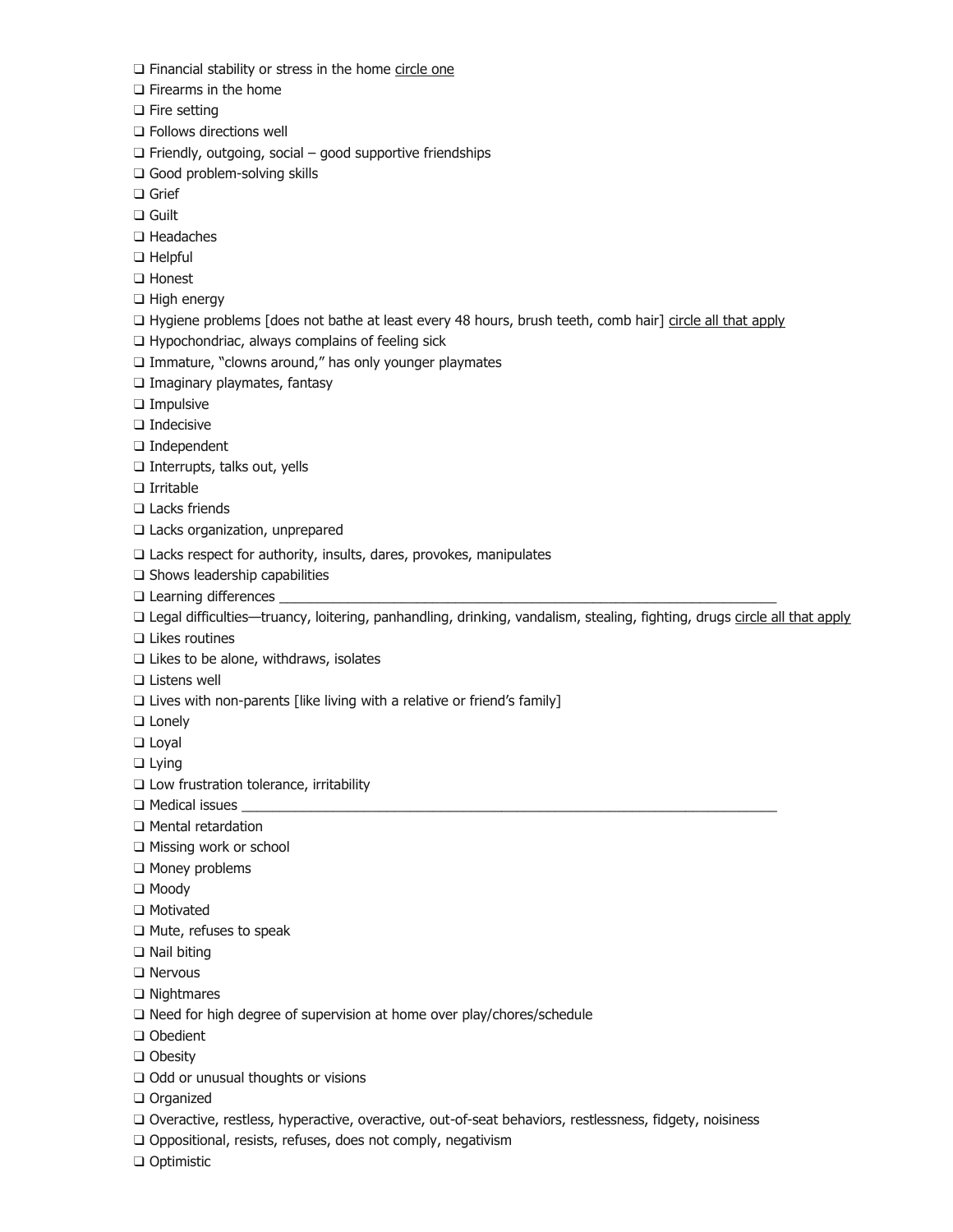- ❑ Parents divorced or separated
- ❑ Parents do not speak or speak little English
- □ Parent[s] have had legal issues
- ❑ Perfectionism
- ❑ Picks at skin, face, feet, hands [etc]
- ❑ Plans ahead
- ❑ Prejudiced, bigoted, insulting, name calling, intolerant
- ❑ Pouts
- ❑ Reads well
- ❑ Recent move, new school, loss of friends or pet
- ❑ Rejected
- ❑ Relationships with brothers/sisters or friends/peers are poor—competition, fights, teasing/provoking, assaults
- ❑ Resistant to learning to drive
- ❑ Responsible
- ❑ Takes appropriate risks in new situations
- ❑ Repetitive thoughts, movements or actions
- ❑ Rule follower
- ❑ Runs away
- ❑ Sad, unhappy
- ❑ Saves money appropriately
- ❑ Sense of humor that helps cope with difficult situations
- ❑ Self-harming behaviors—biting or hitting self, head banging, scratching self, cutting or burning self
- ❑ Speech difficulties
- □ Speaking in public difficulty or strength circle one
- ❑ Sexual—sexual preoccupation, public masturbation, inappropriate sexual behaviors
- ❑ Sexual orientation lesbian, gay, bi-sexual, trans-sexual
- ❑ Shy, timid
- □ Sleep issues too much, not enough, can't go to sleep, can't stay asleep, can't go to sleep on their own circle all that apply
- ❑ Smokes/Vapes
- ❑ Spiritual questions
- ❑ Splits time between two homes
- ❑ Regular stomach aches/digestive issues
- ❑ Strong faith
- ❑ Stubborn
- ❑ Suicide talk or attempt
- ❑ Suspicious
- ❑ Swearing, blasphemes, bathroom language, foul language
- ❑ Temper tantrums, rages
- ❑ Thumb sucking, finger sucking, hair chewing
- ❑ Tics—involuntary rapid movements, noises, or word productions
- ❑ Teased, picked on
- ❑ Transportation challenges [lack of access or vehicles are unreliable]
- ❑ Truant, school avoiding
- ❑ Trustworthy
- ❑ Underactive, slow-moving or slow-responding, lethargic
- ❑ Uncoordinated, accident-prone
- ❑ Unusual thoughts or ideas
- ❑ Wetting or soiling the bed or clothes
- ❑ Will ask for help
- ❑ Witnessed traumatic event[s]
- ❑ Writes well
- □ Work problems, employment, workaholism/overworking/overstudying, can't keep a job circle all that apply